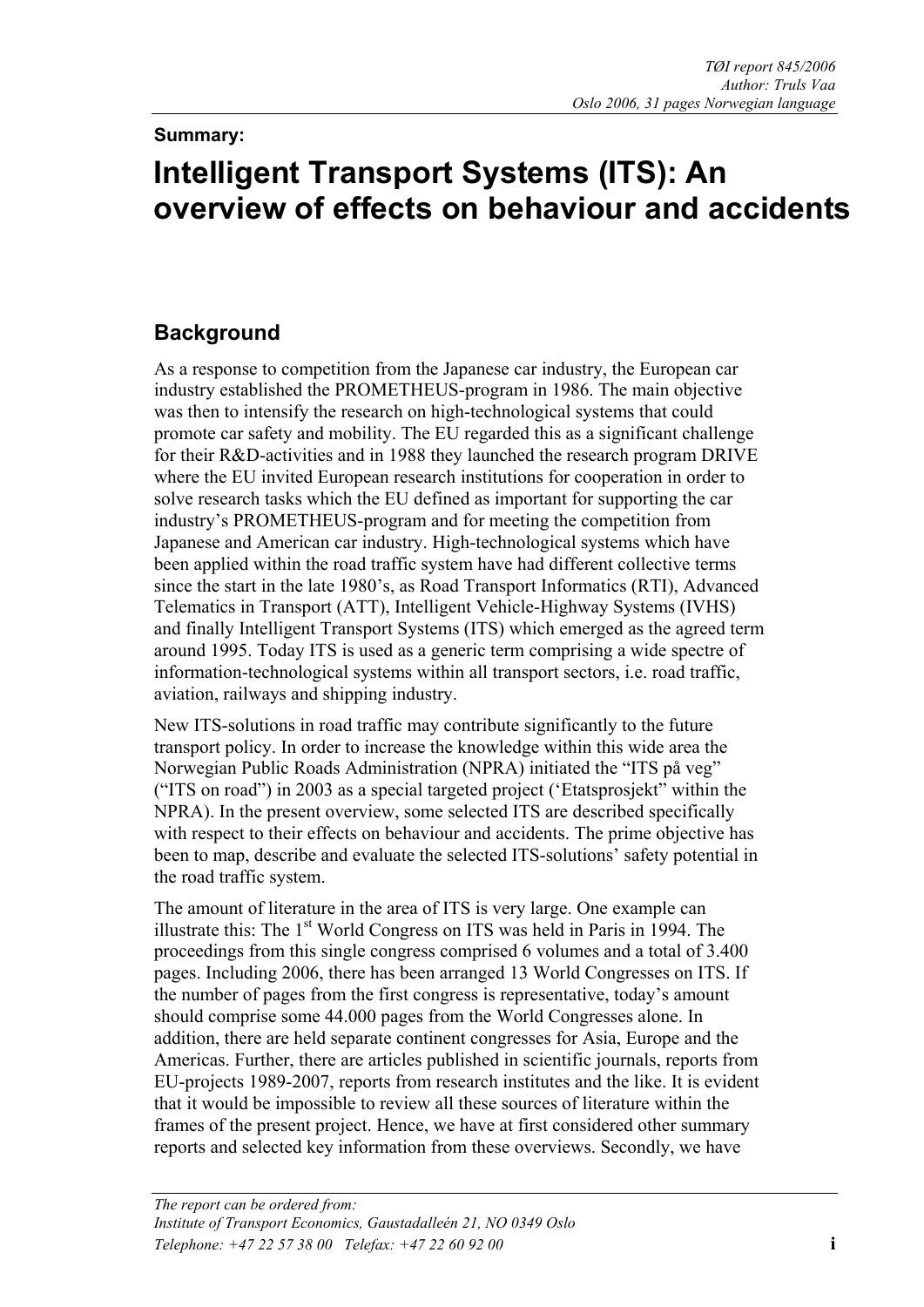selected reports which have applied meta-analysis for estimating effects on accidents of given systems.

Some systems have been considered more thoroughly than other ITS-solutions as with Antilocking Brake Systems (ABS), Electronic Stability Control (ESC), Intelligent Speed Adaptation (ISA), speed cameras and Variable Message Signs (VMS). A summary of the main ITS-features has, as a starting point, been done by considering which types of evaluation that have been applied on a given ITsystem as the evaluation type in itself indicates level of maturity and the degree of technological development. However, the type of evaluation may not say anything about how widespread the system is or the number of cars which are fitted with a given system. Further, a principal reservation must be clearly stated regarding the possibility that the effect of a given system may have been evaluated on a higher level of maturity than displayed here.

In the present overview, the IT-systems are grouped according to the following levels of evaluation:

- ITS where the effects on accidents are estimated by meta-analysis
- ITS where the effects on accidents are estimated by isolated accident studies
- ITS which only are evaluated with respect to effects on behaviour
- ITS where the effect on accidents are given indirectly, by surrogate and hypothetical methods
- ITS where effects on behaviour or accidents have not been evaluated

#### **ITS where effects on accidents have been studied by meta-analysis**

**ADR (Accident Data Recorder/Datalogger)**: Two meta-analyses exist. One of these apparently with a statistical significant effect on accidents but a re-analysis done by Rune Elvik (TØI) cannot confirm the initial significant estimate.

**ABS (Antilocking Brake System):** Of all IT-systems considered ABS must be said to be the one which has been most comprehensively investigated with respect to its effects on accidents. Several large studies, predominantly American, exist and two different vehicle groups have been considered.

• **Effects of ABS on personal vehicles**: For this group the overall weighted average effect is a 3,5% reduction on the number of accidents, but the picture is complicated and somewhat contradictory: Accidents involving pedestrians, cyclists and animals, and accidents with a turning vehicle, are significantly reduced, while fatal accidents, collision with fixed objects, overturning accidents, and single-vehicle accidents without overturning, show statistically significant *increases* in the number of accidents. It is assumed that these increases are effects of risk compensation, as cars with ABS may be driven faster than cars without ABS, possibly also in combination with insufficient knowledge of the manner of operation of ABS. ABS has no effect on rear-end accidents.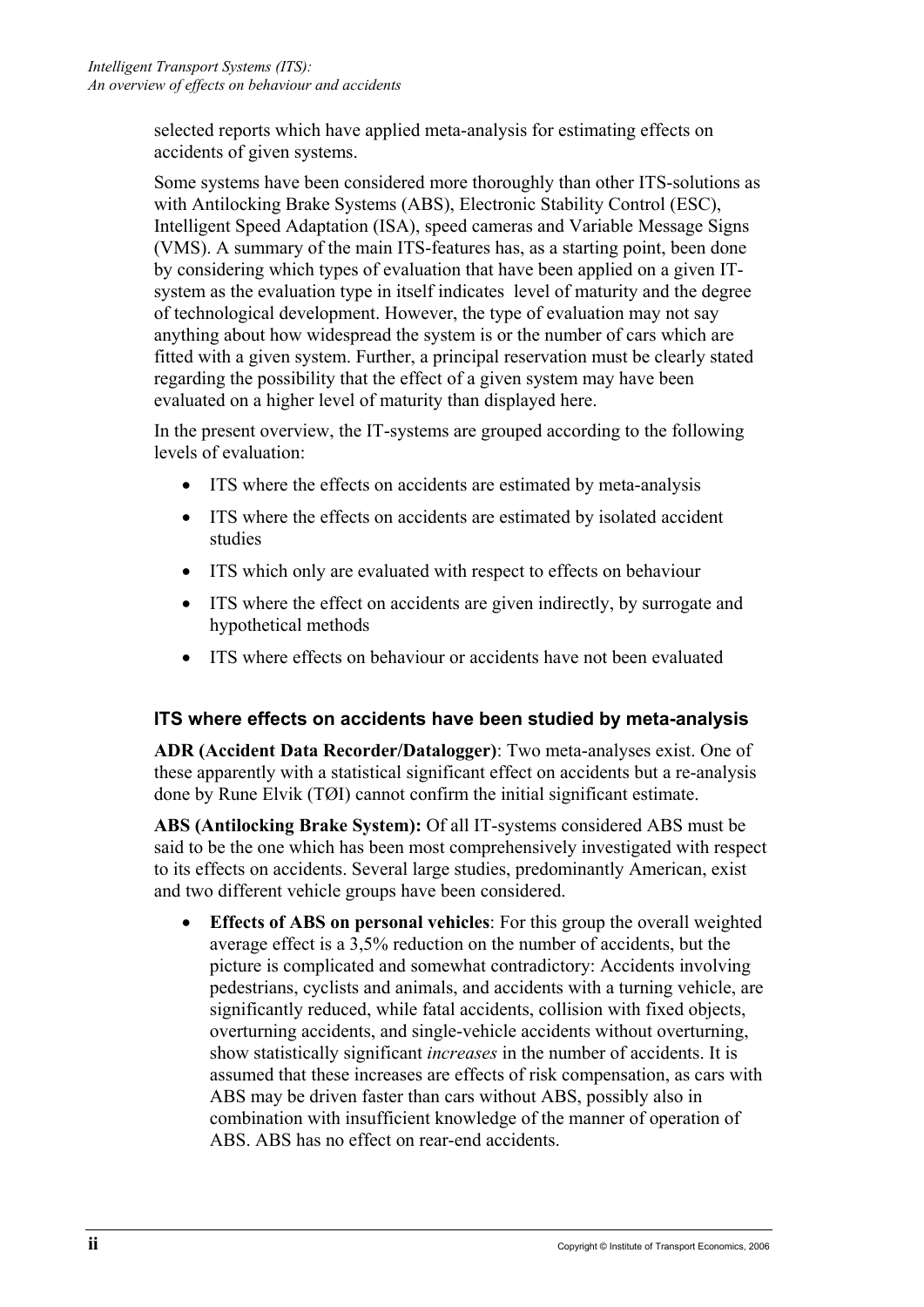• **Effect of ABS on SUVs/vans/pick-up trucks**: This group show a somewhat different picture than was case with the personal vehicles. For this group the overall, weighted average effect is a 7,4 % reduction on the number of accidents, while the effects on fatal accidents is somewhat larger than for personal vehicles with 10-14%. Both these estimates are statistically significant. Analogous with the group of personal cars, collisions with pedestrians, cyclists and animals are significantly reduced, here by 12%. For the remaining accident types the picture is different: Overturning accidents and accidents with fixed objects are reduced by 21% and 6%, respectively, while rear-end collisions and head-on collisions, and accidents with turning vehicles are increased by 16%, 7% and 9%, respectively. It is unclear why the effects on these last accident types differ from those with personal cars.

**Speed cameras**: 10 studies have evaluated the effects of speed cameras on accidents. These studies serve as base for estimating the effect by meta-analysis. The overall effect is estimated to a statistical significant reduction of 18% on the number of accidents, for personal injury accidents, accidents in urban areas, and accidents in rural areas, the reductions are 17%, 18% and 16% respectively.

**Collective feedback of driving speeds**: The estimated effect is 46% reduction in the number of accidents.

**Variable message signs**: Signs which warn of accidents reduce the number of accidents by 44%, and fog warning by 84%. Queue warning signs on motorways reduce personal injury accidents by 16%, while property-damage-only accidents are increased, also by 16%.

**Collective feedback of giving way for pedestrians**: No significant effect documented.

**Individual feedback of driving speeds**: No significant effect documented.

#### **ITS where effects on accidents have been studied by isolated accident studies**

Three studies exist which have evaluated the effect of Electronic Stability Control (ESC) on accidents. Single standing results from these studies show reductions in the number of accidents for the following accident types:

- All accidents except rear-end collisions:  $22$ ,  $1 \pm 21$ ,  $0\%$  (sign)
- Accidents on wet road surface:  $-31,8 \pm 23,4\%$  (sign)
- Single accidents with personal cars: 35%
- Fatal accidents with personal cars: 30%
- Fatal accidents with SUV (Sports Utility Vehicles): 63%
- Single accidents with fatal outcome over a 3 year period in USA: 56% (sign)
- All fatal accidents (USA): 34% (sign)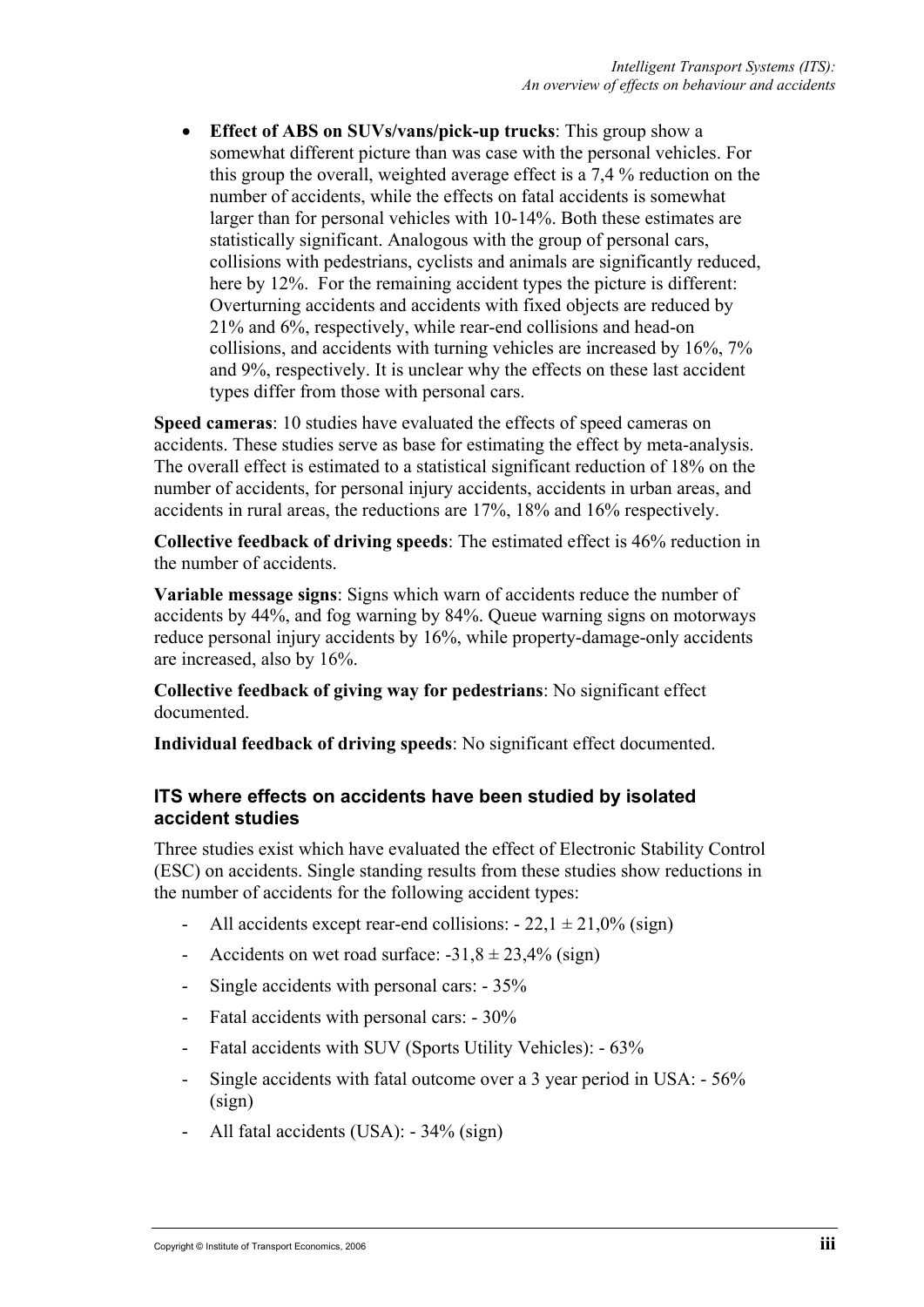*Warning of black spots for heavy vehicles with dangerous goods:* No accidents in after-period when warning heavy vehicles with certain combinations of height and weight.

## **ITS which are evaluated on effects on behaviour only**

**Automatic detection of pedestrians walking on red traffic light signal**: Fewer pedestrians are walking on red (one study only).

**Variable speed limit sign near a school:** 7 km/h reduction in average speed

#### **ITS where effects on accidents have been estimated by indirect or hypothetical methods**

*AlcoLock:* This measure is only studied by considering the number of convictions for repeated dring driving.

*Intelligent Speed Adaptation:* The following behaviour parameters have been studied: Speed, time headways, interaction with road users, red light running, travel time, and acceptance/attitudes. Evaluation on the effect on accidents has not been done, but one estimation has been done by applying Göran Nilsson's power model.

*Static/dynamic route guidance systems:* No studies with evaluations on the effects on behaviour and/or accidents have been found. The only study types that have been identified are studies addressing appraisals of travel time and simulation studies regarding how many drivers that would have used an alternative route dependent on presumed proportions of drivers who actually have the system.

**Traffic management – tunnels**: Present studies show relatively low degree of understanding and respect for symbol signals. Some estimates regarding the effects on accidents exist, but the estimation method is not stated.

*Automatic Intelligent Cruise Control (AICC):* No real accident study regarding AICC have been identified. Studies which are found are from the early 1990's which only state hypothetical effects on the number of accidents.

*Informative Speed Advice:* One study identified. The system recognizes the shape of a sign and warns the driver, by registration of gaze fixations, if the sign is overlooked. The system has not been evaluated regarding the effect on accidents.

*Maximum speed limiter*: Only simulation studies with hypothetical effects are found.

*Traffic information on radio/mobile phone*: Only one study has been found